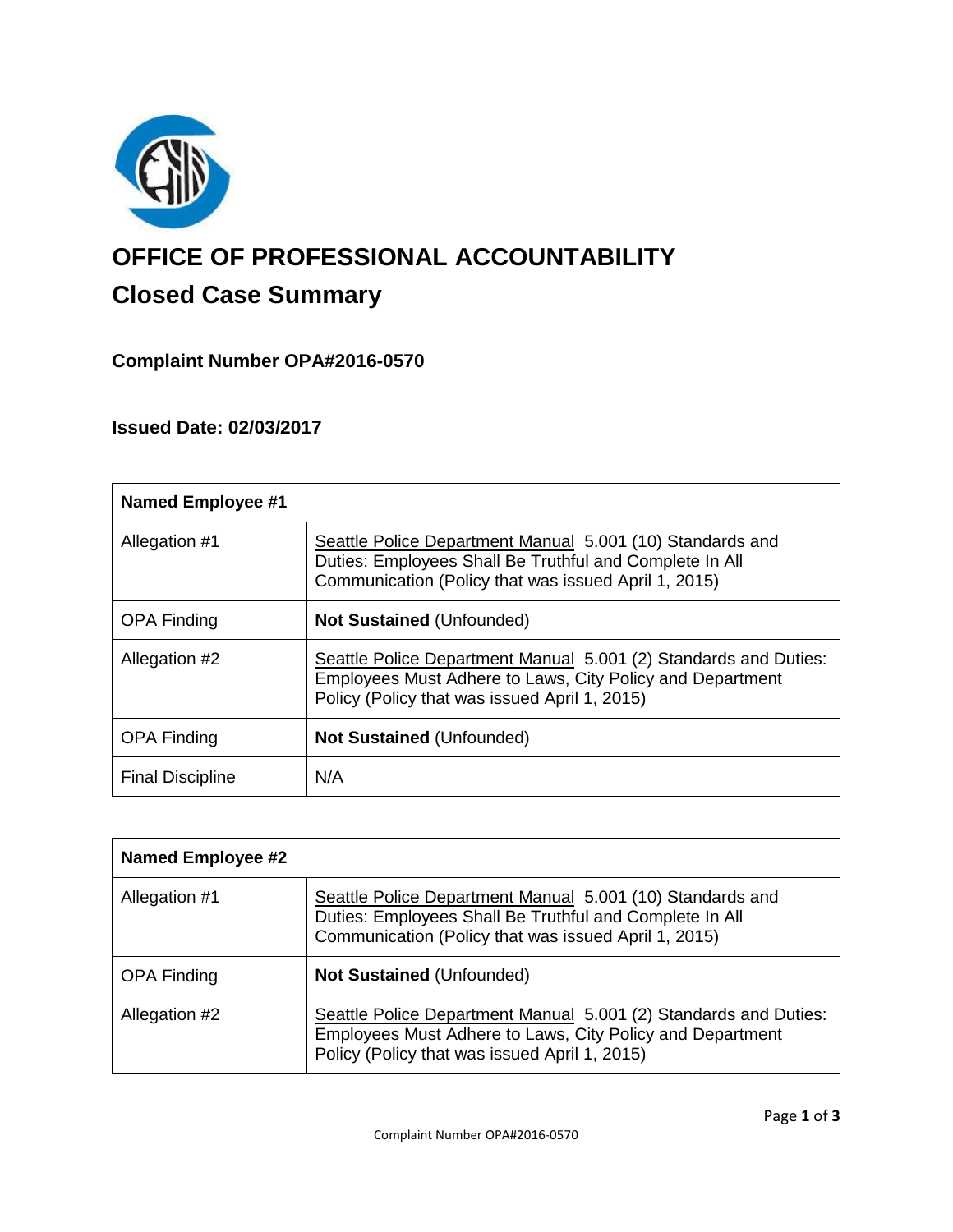| OPA Finding      | <b>Not Sustained (Unfounded)</b> |
|------------------|----------------------------------|
| Final Discipline | N/A                              |

## **INCIDENT SYNOPSIS**

The Named Employees reviewed traffic safety camera videos.

### **COMPLAINT**

The complainant alleged that the Named Employees were potentially in violation of 5.001(2) Violation of Law - Perjury and 5.001 (10) Truthfulness. The Named Employees reviewed traffic safety camera videos, watched videos to determine that the traffic signs installed on each side of the school speed zone were flashing and ascertained the vehicle license plates to determine the registered owner to whom the infraction was issued. The complainant alleged that the Named Employees signed statements 'under penalty of perjury' that were false when they signed infractions that appear not to have occurred, as traffic lights were not operating properly.

#### **INVESTIGATION**

The OPA investigation included the following actions:

- 1. Search for and review of all relevant records and other evidence
- 2. Interviews of SPD employees

## **ANALYSIS AND CONCLUSION**

The preponderance of the evidence from the OPA investigation supported the conclusion that Named Employees #1 and #2 reasonably relied on information provided to them by the vendor operating the school zone speed camera system when they signed the statements for issuance of citations. As a result, the OPA Director concluded that Named Employees #1 and #2 did not knowingly provide false or incomplete information, and did not commit perjury when they signed these statements.

#### **FINDINGS**

#### **Named Employees #1 and #2**

Allegation #1

A preponderance of the evidence showed that Named Employees #1 and #2 did not knowingly provide false or incomplete information. Therefore a finding of **Not Sustained** (Unfounded) was issued for *Standards and Duties: Employees Shall Be Truthful and Complete In All Communication.*